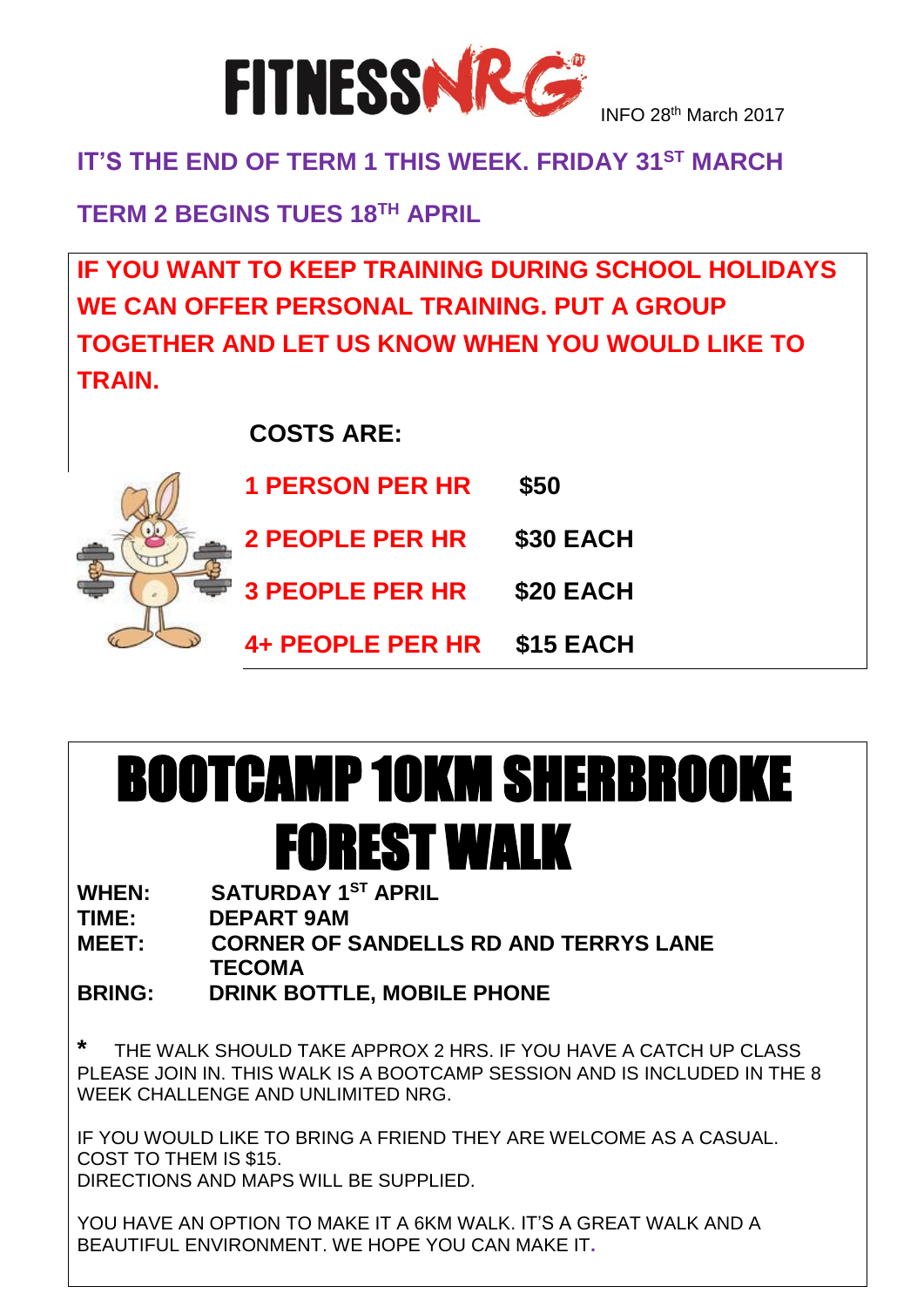# **A REMINDER: TEMPTED BY EARLY EASTER EGGS? CHECK THIS OUT!**

The supermarket shelves are starting to stock Easter treats A single Easter Bun with butter (and choc chips) or 4-5 mini eggs contains an extra 250 calories. If you indulge in Easter treats for the next 4 weeks, you will gain at least 2kg or more. Be strong and leave the treats until Good Friday.



| <b>Eggs Selection</b>    | kJ     | Fat        | <b>Exercise units</b> |
|--------------------------|--------|------------|-----------------------|
| 200g Easter Bunny        | 3740kJ | 50g fat    | 2 hrs of running      |
| 2 Caramello Eggs         | 500kJ  | 6 g fat    | 15 min rowing         |
| 1 Crème Egg              | 718kJ  | 6g fat     | 45 min fast walking   |
| 100g Deluxe Bunny        | 2270kJ | 33g fat    | 2 cycle classes       |
| 3 mini eggs              | 560kJ  | $7.5g$ fat | 15 min skipping       |
| Small hot cross bun (no  | 600kJ  | 2 g fat    | 30min swimming        |
| butter)                  |        |            |                       |
| Large hot cross bun with | 1200kJ | 10g fat    | 30 minutes jogging    |
| butter                   |        |            |                       |
| Choc chip hot cross bun  | 1100kJ | 9g fat     | 30 min boxing class   |
|                          |        |            |                       |

# **TERM 2 PERSONAL TRAINING GROUP CLASSES**

#### **TUES 18TH APRIL- FRI 30TH JUN 11 WEEKS COST \$150 EACH**

| <b>MON</b>   | 9.30AM | <b>POWERBAR</b> |
|--------------|--------|-----------------|
| <b>TUES</b>  | 5.30PM | <b>POWERBAR</b> |
| <b>TUES</b>  | 6.30PM | <b>CORE</b>     |
| <b>WED</b>   | 9.30AM | STEP/ABS/BUTT   |
| <b>THURS</b> | 6.30PM | <b>POWERBAR</b> |
| <b>THURS</b> | 7.30PM | YOGA (30 MIN)   |

#### **\*UNLIMITED NRG\* STARTS TUES 18TH APRIL – FRI 30TH JUNE**

#### **COST \$440**

**UNLIMITED NRG** enables you to jump into any session in the Term Group classes and any Bootcamp session. You don't need to book, just turn up. This is a great way to experience all types of training and classes. We at FitnessNRG try to deliver classes which are up to date in the fitness industry and also enjoyable.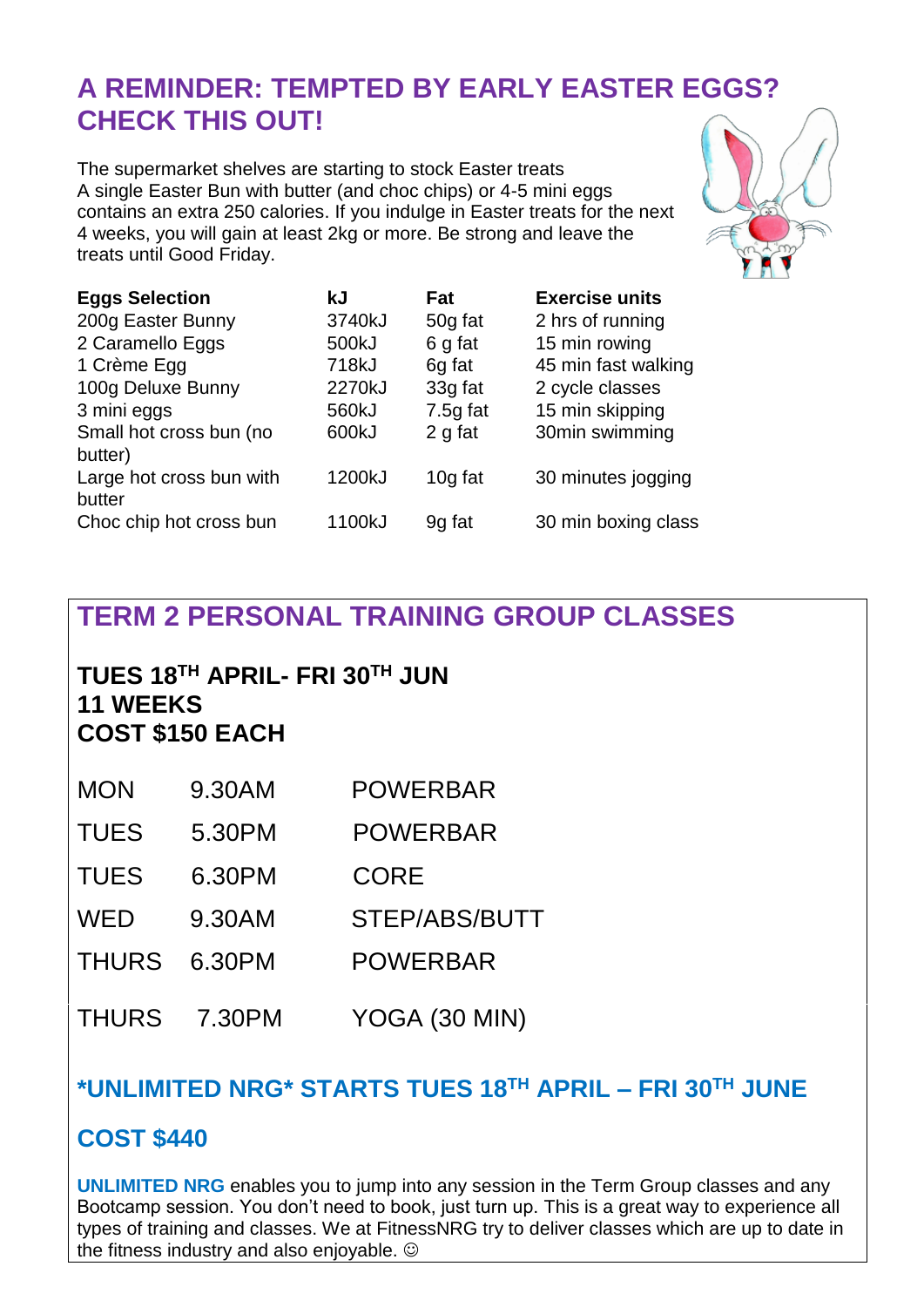# APRIL/MAY BOOTCAMP STARTS WED 19<sup>th</sup> APRIL

**SESSIONS ARE MON & WED 7PM. SAT 9.30AM**

**BOOTCAMP RUNS FOR 4 WEEKS. COSTS ARE:**





**1 SESSION / WEEK \$80 (\$20 EACH SESSION)**

**2 SESSIONS / WEEK PLUS 1 PT GROUP \$180**

## **\*KIDZ FITNESS CLASSES TERM 2 STARTS WED 19TH APRIL**

**WED 3.45PM - 4.30PM**

**COST \$110 FOR 11 WEEK TERM \$10 A CLASS**



**IF YOU HAVE A SON OR DAUGHTER WHO WOULD LIKE TO GIVE IT A GO PLEASE CALL JACK 0430 276 907 OR CHERYLE 0419 535 720**